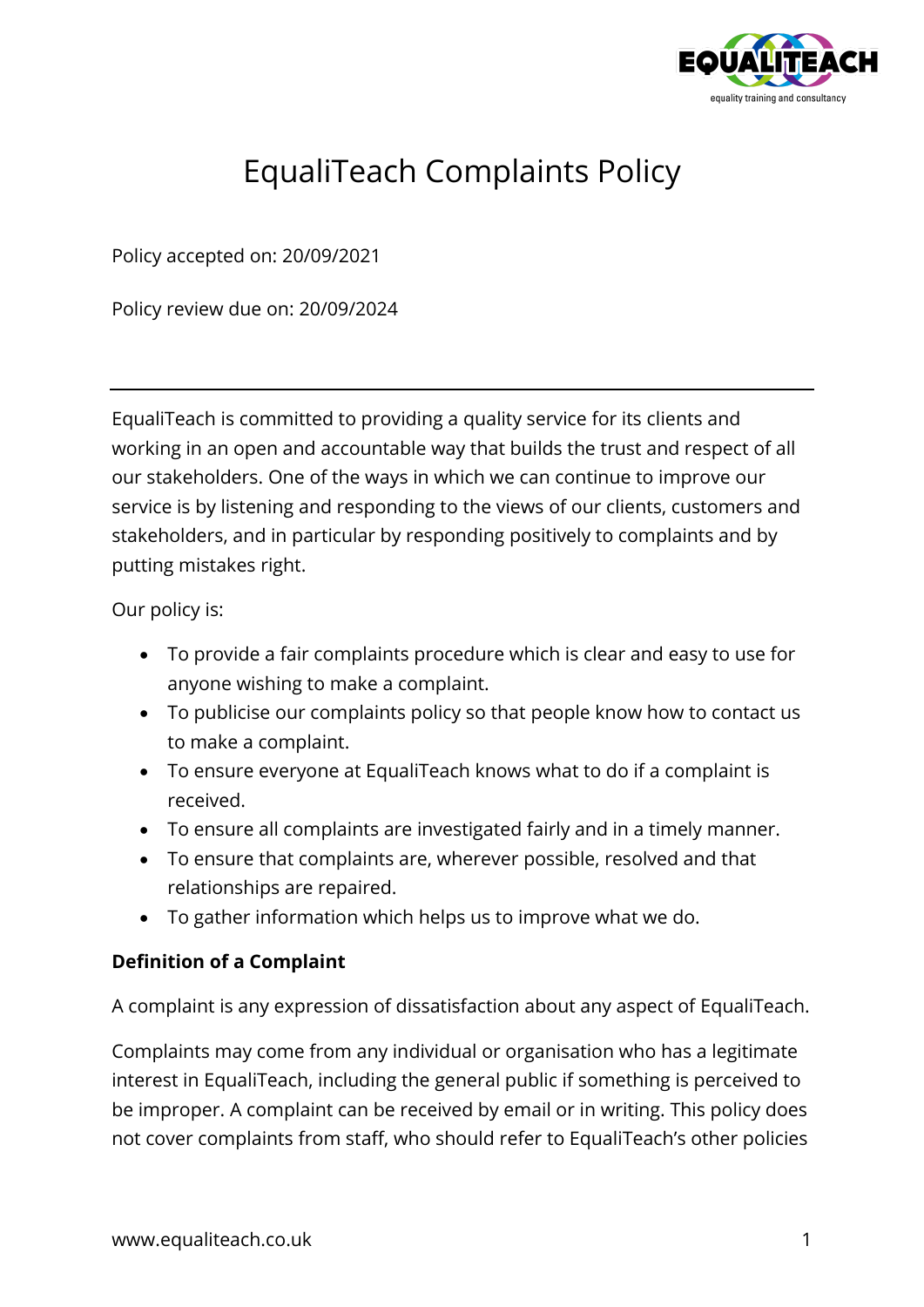

on such matters, including the Dignity at Work Policy, the Grievance Procedure and the Whistleblowing Policy.

#### **Responsibilities**

It is EqualiTeach's responsibility to:

- Acknowledge formal complaints in writing.
- Respond within a stated period of time.
- Deal reasonably and sensitively with the complaint.
- Take action where appropriate.

It is the complainant's responsibility to:

- Bring their complaint to EqualiTeach's attention by email or in writing within eight weeks of the issue arising.
- Explain the concern as clearly and as fully as possible, including any action taken to date.
- Allow EqualiTeach a reasonable amount of time to deal with the matter.
- Recognise that some circumstances may be beyond EqualiTeach's control.

### **Confidentiality**

Except in exceptional circumstances, every attempt will be made to ensure that both the complainant and EqualiTeach maintain confidentiality. However, the circumstances giving rise to the complaint may be such that it may not be possible to maintain confidentiality, with each complaint judged on its own merit. Should this be the case, the situation will be explained to the complainant.

#### **Monitoring and Reporting**

EqualiTeach's Advisory Board will annually receive an anonymised report of complaints made and their resolution, in order to provide scrutiny of the efficacy of this policy. The complaints policy will be reviewed annually.

#### **Formal Complaints Procedure**

#### **Stage One**

In many cases, a complaint is best resolved by the person responsible for the issue being complained about. If the complaint has been received by that person, they may be able to resolve it swiftly and should do so if possible and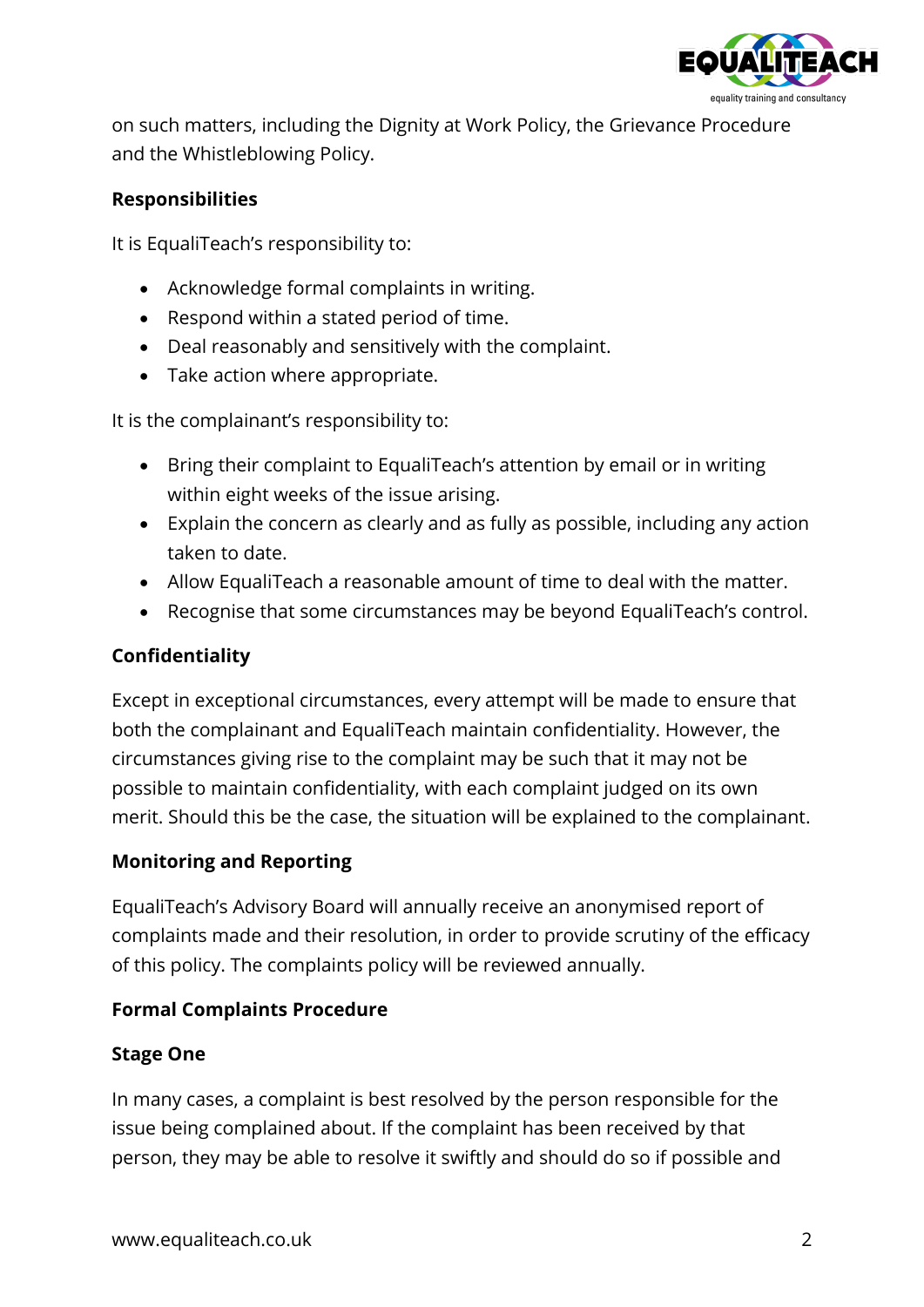

appropriate. Whether or not the complaint has been resolved, the complaint information should be passed to EqualiTeach's directors within five business days. Complaints should be given via email or in writing. Details of the complaint should be set out, the consequences for the complainant as a result and the remedy being sought.

If the complaint has not already been resolved, a director should delegate an appropriate person to investigate it and to take appropriate action. If the complaint relates to a specific person, they should be informed and given a fair opportunity to respond.

Complaints should be acknowledged by the person handling the complaint within five working days. The acknowledgement should say who is dealing with the complaint and when the person complaining can expect a reply. A copy of this complaints procedure should be attached. Complainants should receive a definitive reply within a month. If this is not possible because, for example, an investigation has not been fully completed, a progress report should be sent with an indication of when a full reply will be given. All complaints should be recorded in EqualiTeach's Complaints Log.

Whether the complaint is justified or not, the reply to the complainant should describe the action taken to investigate the complaint, the conclusions from the investigation and any action taken as a result of the complaint.

#### **Stage Two**

If the complainant feels that the concern has not been satisfactorily resolved at Stage One, they can request that the complaint is reviewed at Board level.

At this stage, the complaint will be passed to the Advisory Board. The request for Board level review should be acknowledged within five working days of receiving it. The acknowledgement should say who will deal with the case and when the complainant can expect a reply.

The Advisory Board investigation may involve reviewing the paperwork of the case and speaking with the person who dealt with the complaint at Stage One. The person who dealt with the original complaint at Stage One should be kept informed of what is happening.

If the complaint relates to a specific person, they should be informed of the escalation of the complaint and given a further opportunity to respond.